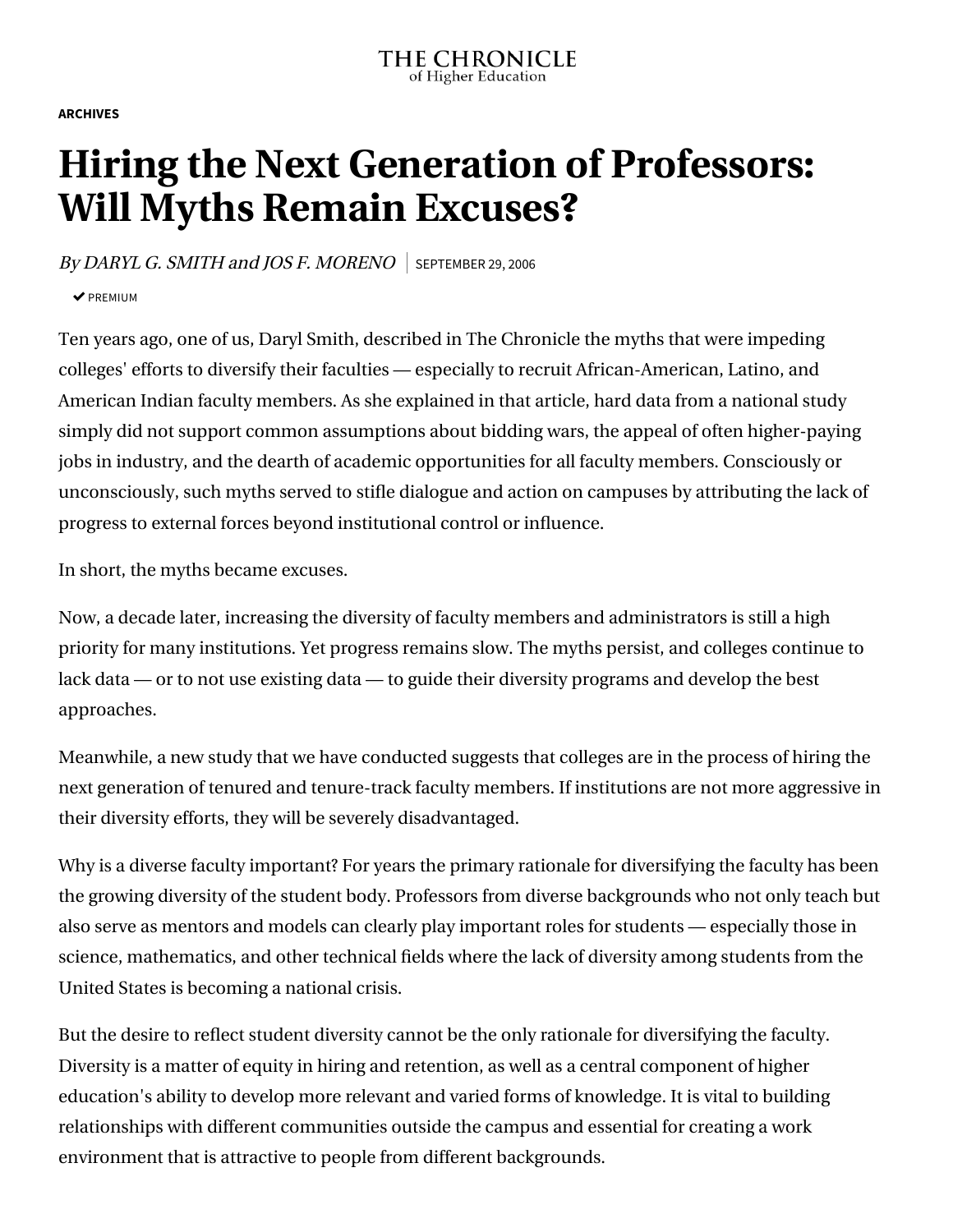Moreover, colleges and universities need faculty members from diverse racial and ethnic backgrounds in order to make fully informed decisions at all levels. With so few minority faculty members on many campuses, and with colleges increasingly making diversity an institutional priority, those professors who do bring diversity are spread too thin. Greater diversity is essential if departments and institutions are to have the expertise and perspectives that they need. Finally, and perhaps most overlooked, a relatively homogenous faculty limits the future development of diversity in leadership, as most academic administrators come from faculty ranks.

Because faculty diversity is so crucial, it was a key aspect of a study led by a team of researchers from Claremont Graduate University and the Association of American Colleges and Universities that included ourselves and Alma R. Clayton-Pedersen, vice president for education and institutional renewal at the association; Sharon Parker, a senior research associate at Claremont; and Daniel Teraguchi, now dean for diversity and academic advancement at Wesleyan University. We assessed the impact of the Campus Diversity Initiative, a six-year, \$29-million effort supported by the James Irvine Foundation. The purpose of the program — which involved 28 private California institutions, including research universities, liberal-arts colleges, comprehensive colleges and universities, and small, special-purpose institutions was to increase the access and success of historically underrepresented and low-income students and to build institutions' capacity to develop and evaluate diversity efforts.

As part of the larger study, the team examined the trends in tenured and tenure-track faculty members and new hires from 2000 through 2004 at the institutions in the Irvine Foundation project. Because of the foundation's focus, our work placed significant emphasis on race and ethnicity, in particular the hiring of African-American, Latino, and American Indian faculty members. (When we refer to an underrepresented minority, we mean those specific groups. Also, data on gender, while important, were not available for our study.) The results, to the extent that they are being replicated across the country, have significant implications for higher education as a whole and for individual campuses.

We found that, over the five-year span at the Irvine Foundation higher-education institutions, the proportion of underrepresented-minority faculty members increased from 7 percent to 9 percent. The numbers of Latino faculty members grew on average from 4 percent to 5 percent, African-American faculty members from 3 percent to 3.6 percent, and American Indian faculty members from 0.4 percent to 0.6 percent. The proportion of Asian-American faculty members grew on average from 7 percent to 8 percent. Those numbers show progress, but they certainly do not accord with the widespread myths that in hiring only diversity counts. As with all our analyses, there were significant differences across institutions, with many campuses showing little or no change.

Because research demonstrates that the change in faculty demographics will generally lag behind the changes in new hires, we also examined data about the new faculty members hired from the beginning of 2000 to the end of 2004. During that time, on average 12 percent of the total new hires were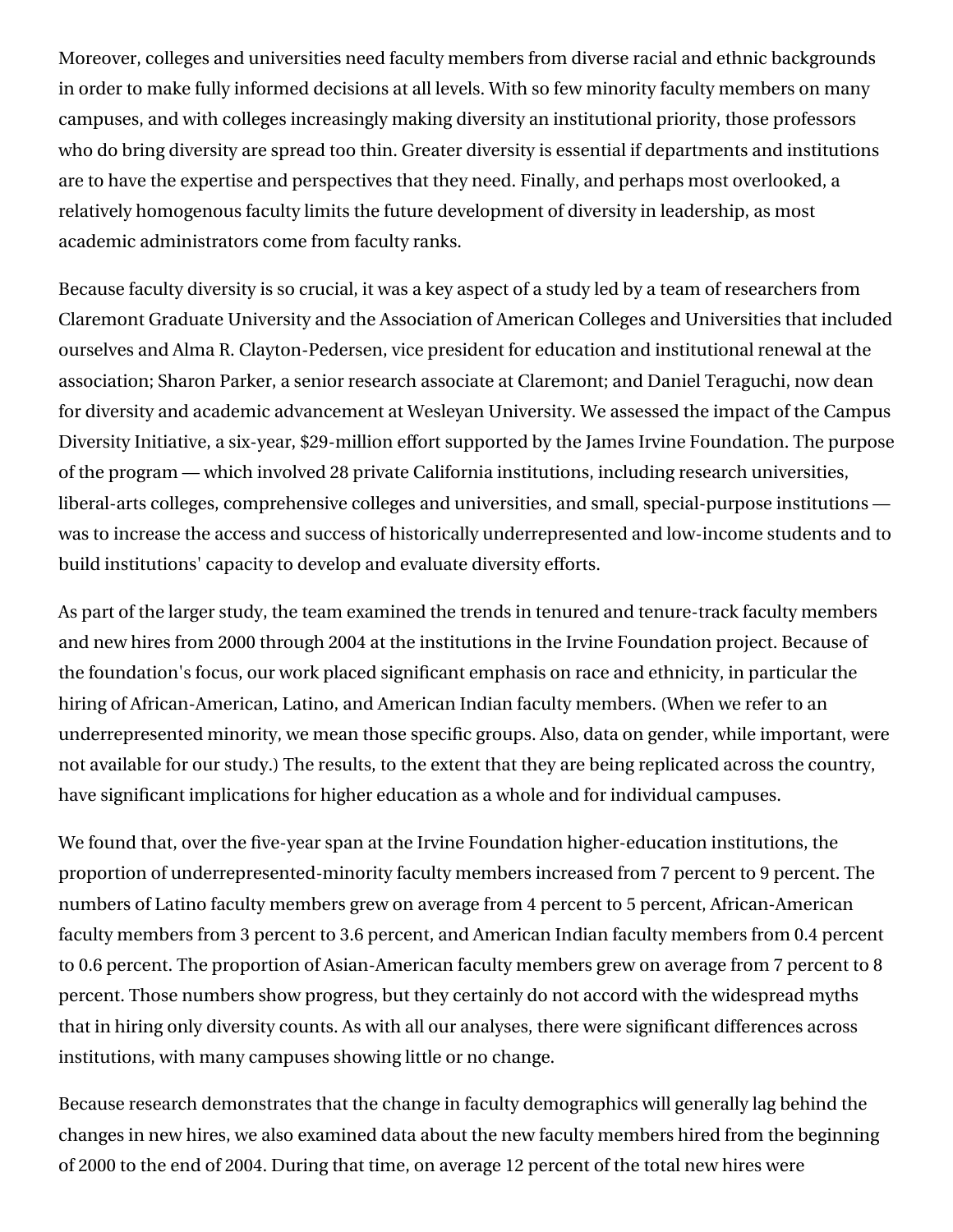underrepresented-minority faculty members. Latino faculty members made up 6.9 percent of new hires, African-American faculty members 4.8 percent, and American Indian faculty members 0.6 percent. In addition, Asian-American faculty members made up 12.2 percent of new hires. Thus new hires were somewhat more diverse than the overall faculty profile, although again there was considerable variation among individual campuses.

If the rate of new hires was greater than the change for overall faculty, why did those new hires have a limited impact on faculty diversity as a whole? We began to explore the factors that might explain it. Many campus leaders in the study said it was because the number of new hires represented a small percentage of the overall faculty. But we found that, to the contrary, campuses across our sample were hiring in a rather rapid fashion. During the span of our study, they replaced on average almost one-third of their faculty. If that holds for other institutions, as we sense it does, higher education is truly creating the next generation of faculty members.

We know, for example, that the University of California and the California State University systems anticipate hiring almost the equivalent of their current faculties over the next eight to 10 years. Thus California alone will have thousands of opportunities to create a more diverse faculty — if highereducation leaders in the state choose to do so.

Not only was there considerable hiring on the Irvine Foundation campuses during the period that we studied them, but the overall size of the tenured and tenure-track faculty increased about 5 percent on average. That counters another myth: that tenure-track faculty positions are being replaced by nontenure-track positions. While those latter positions may have increased, as current research suggests they have, tenure-track positions have also grown. That in turn has implications for the myth that white faculty members are losing job opportunities to members of minority groups. In our study, while the percentage of white faculty members shrank, the actual number of white faculty members grew by about 2 percent.

With that amount of hiring, we asked ourselves why the overall diversity of the faculty had not improved more. In looking at the data it became clear that some of the new minority hires were replacing minority faculty members who had left. So a campus might hire three new underrepresented-minority faculty members, but if they simply filled the places of three other such faculty members who left, they would not increase the net number.

To examine that more carefully, we developed a quantitative indicator, the Turnover Quotient, using three readily available data points: the number of underrepresented-minority faculty members in 2000, the number of new such hires, and the number of underrepresented-minority faculty members at the end of 2004. In the example above, a campus with no turnover would expect to have six underrepresented-minority faculty members in 2004 — three in 2000, plus three new hires. A campus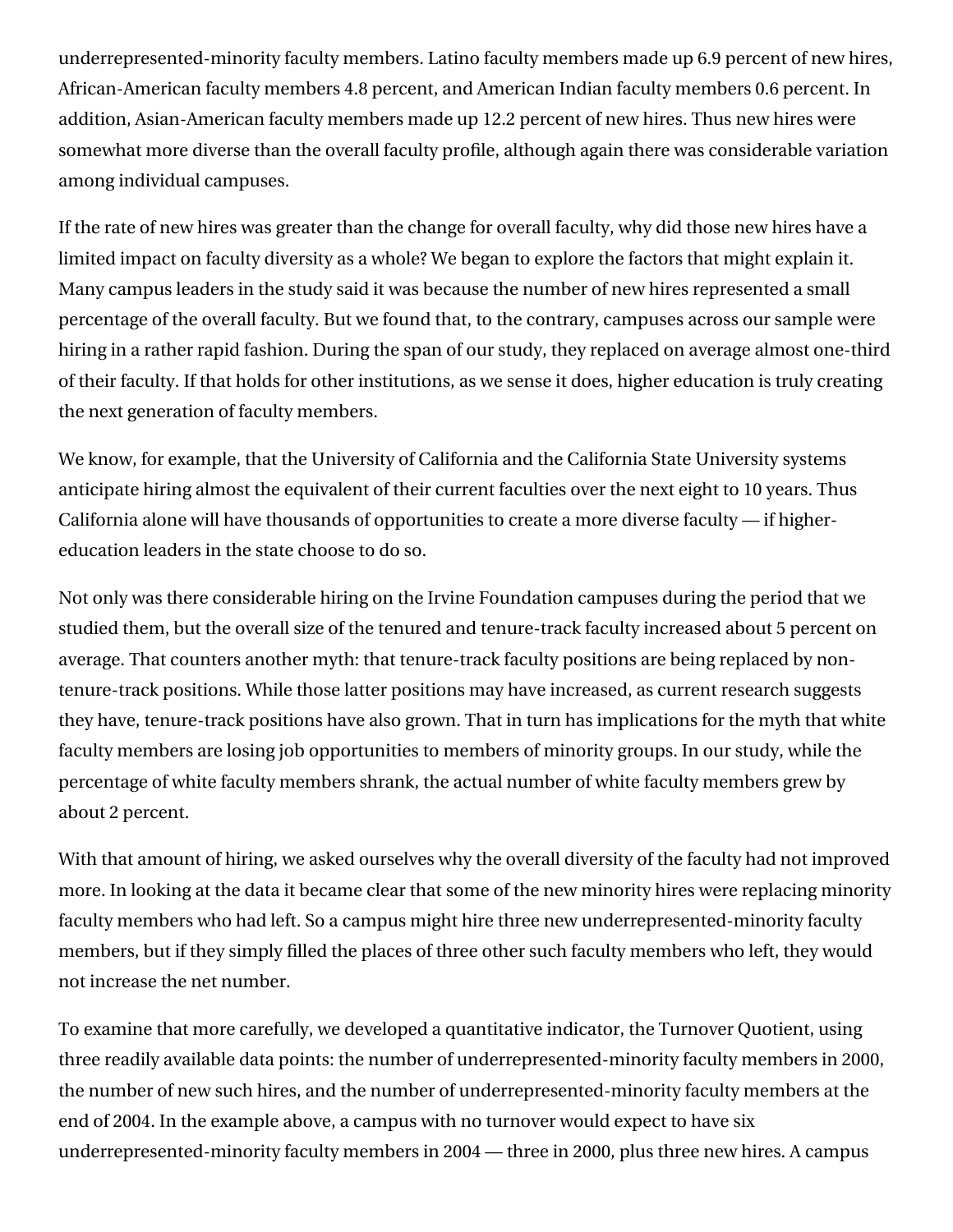that both hired and lost three would have a TQ of 100 percent, meaning that all new hires went to replace people who left. Such a campus would see no change between 2000 and 2004. (See accompanying box.)

In our study, the average campus TQ was 58 percent. What that means is that three of every five new underrepresented-minority hires went to replace underrepresented-minority faculty members who had left. Again, there was considerable campus variation. Indeed, 11 of the campuses had a turnover of zero — all new hires added to the existing diversity. In contrast, the remaining campuses had turnover approaching 100 percent, meaning that most new hires were replacing faculty members who had left.

While many issues are involved, there was a significant correlation between the changes in faculty diversity over the five-year period and the TQ. Knowing the TQ can help alert colleges to issues of retention along with issues of hiring. Many of the Irvine Foundation campuses had no idea that retention was a significant issue and had little information on the sources of the turnover, including departure or retirement. In the absence of data, they often reverted to the largely debunked myths that we have mentioned. That cycle could easily be broken if campuses conducted more research or examined the data they have already collected about their specific hiring trends.

Moreover, on many of the campuses we studied, progress from year to year was often erratic. Colleges that had a "good year" would, upon further analyses, find that they had had only one good year. Highlighting their progress in attracting diverse faculty members, such institutions often referred back to that single year's success as typical, regardless of the overall patterns. That in turn served to demoralize faculty and staff members working daily to support the campus in its efforts to improve the situation. Institutions must be willing to confront the impediments as well as celebrate the successes and to do so through regularly assessed empirical data, not through anecdotes.

The findings of our research suggest:

- Institutions should monitor progress on a regular basis and over time by tracking, analyzing, and interpreting relevant data. They should gather and evaluate similar information in the development of candidate pools.
- Turnover must be understood and taken into account so that all the effort going into hiring and identifying talent won't go to waste.
- At the institutional and departmental levels, search committees often lament the low percentage of minority doctorates in the national labor pool even though, at the departmental level, the need is to hire only one or two persons — a small fraction of the available pool. Indeed, the hiring is far less than the overzealous accounts that we've heard as part of the myths.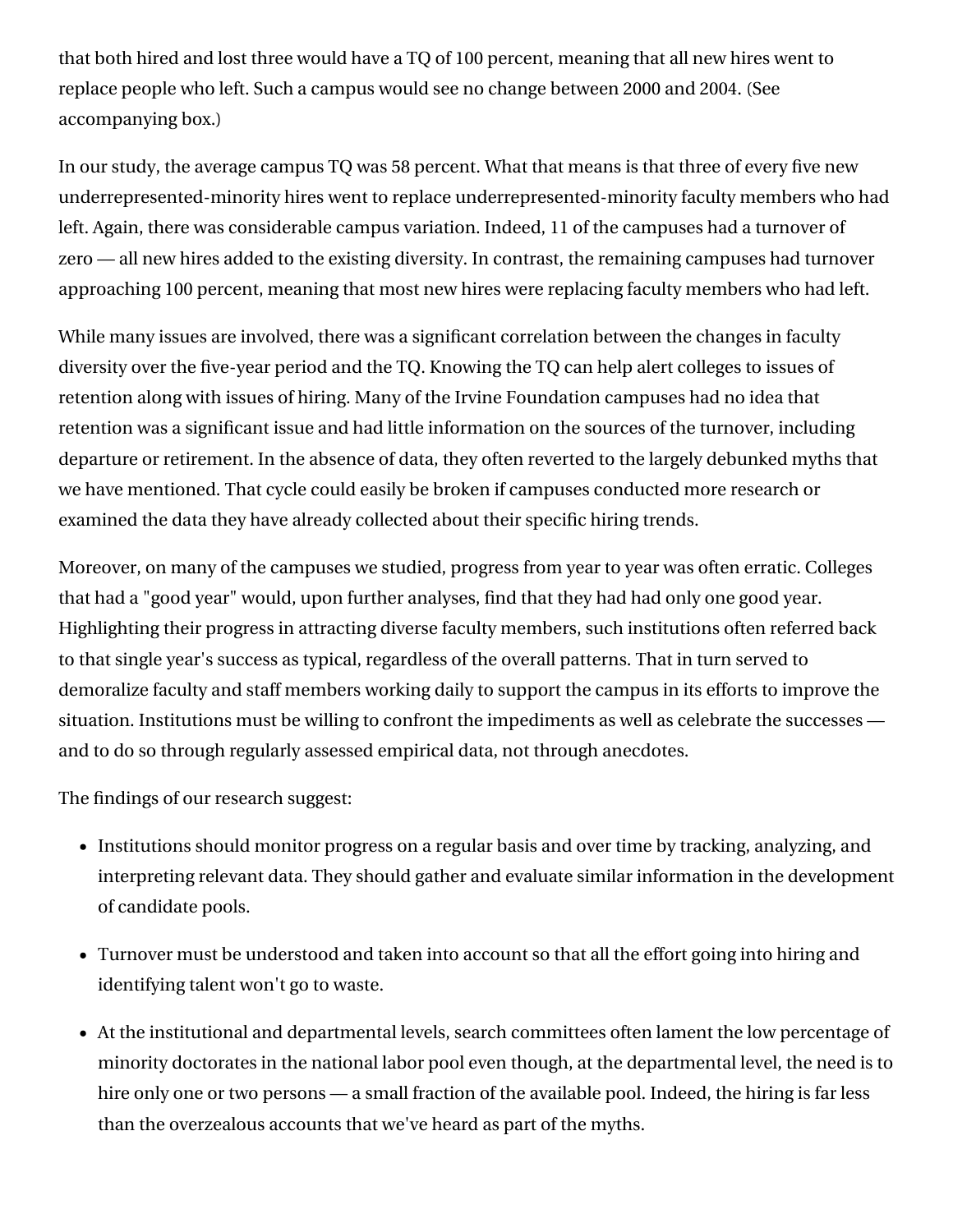- Effective strategies focus on making aggressive efforts to diversify the candidate pool, writing job descriptions that consider the kinds of new knowledge and competencies that candidates need, and targeting candidates that bring the expertise required.
- Success in diversifying the faculty depends on the degree to which diversity is central to the campus mission and deeply embedded in core institutional processes. While the current legal discourse may put campuses on the defensive, the hiring and retention of faculty members, as in other areas, needs to be understood as being focused on exper-tise, talent, skills, and institutional and departmental requirements. Locating diversity at the center of an institution's mission and educational and scholarly priorities is both effective and legal.
- Decentralization of both graduate admissions and faculty hiring impedes change unless there is a deep understanding of the significance of diversity for larger institutional progress, mission, research, and educational needs.
- Doctoral education and the development of future faculty members need to be part of the strategy to diversify the faculty, especially with the robust hiring underway. Despite improvement in diversifying doctoral programs by race and gender, the rate of progress is not sufficient. According to our study, for example, underrepresented-minority graduate enrollment at the eight doctoralgranting institutions was only 14 percent, even though undergraduate enrollment was 22 percent.

There is urgency and opportunity, yet again. We are now replacing the current faculty at a fast pace. If our findings are to be generalized, one third of the faculty has been replaced. Ten years from now, will we have the new generation of professors prepared and competent to fulfill higher education's mission in society, in creating new knowledge, and in successfully graduating a diverse group of students at all levels and in all fields?

Higher education is an industry that produces its own labor pool and has significant latitude in deciding who it admits and hires. We have only ourselves to look to for positive change.

Daryl G. Smith is a professor of education and psychology at Claremont Graduate University, and José F. Moreno is an assistant professor of Chicano and Latino studies at California State University at Long Beach. This article is based on the authors' independent analysis and does not necessarily reflect the views of the James Irvine Foundation. The full reports are available at http://www.irvine.org/evaluation/program/cdi.shtml